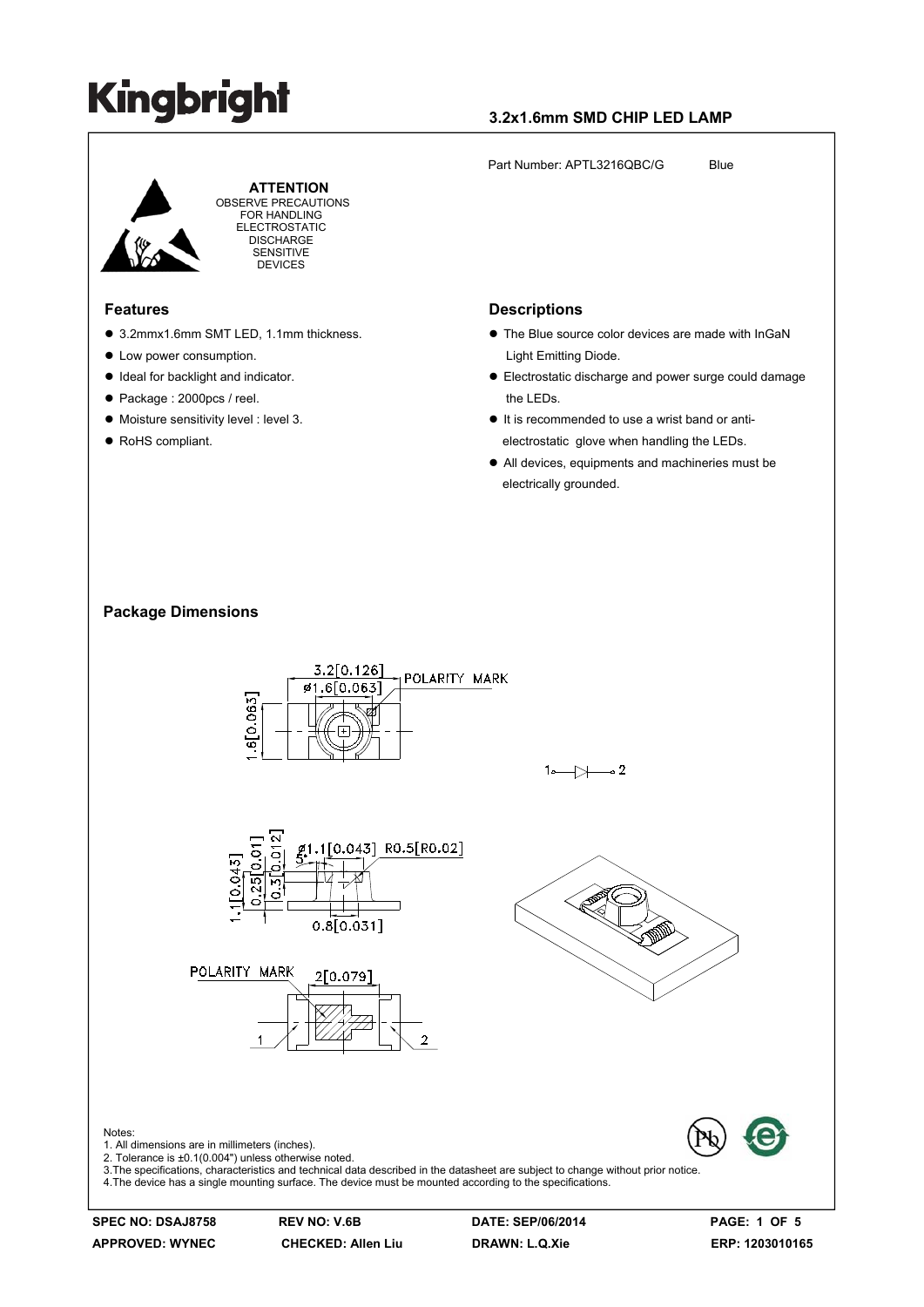#### **Selection Guide**

| <u>sonovu vii vaidu</u> |              |                                     |      |      |                      |  |  |  |  |  |
|-------------------------|--------------|-------------------------------------|------|------|----------------------|--|--|--|--|--|
| Part No.                | <b>Dice</b>  | Iv (mcd) [2]<br>@ 20mA<br>Lens Type |      |      | Viewing<br>Angle [1] |  |  |  |  |  |
|                         |              |                                     | Min. | Typ. | 201/2                |  |  |  |  |  |
| APTL3216QBC/G           | Blue (InGaN) | <b>Water Clear</b>                  | 300  | 500  | $70^{\circ}$         |  |  |  |  |  |

Notes:

1. θ1/2 is the angle from optical centerline where the luminous intensity is 1/2 of the optical peak value.

2. Luminous intensity/ luminous Flux: +/-15%.

3. Luminous intensity value is traceable to the CIE127-2007 compliant national standards.

#### **Electrical / Optical Characteristics at TA=25°C**

| Symbol              | <b>Parameter</b>         | <b>Device</b> | Typ. | Max. | <b>Units</b> | <b>Test Conditions</b> |
|---------------------|--------------------------|---------------|------|------|--------------|------------------------|
| λpeak               | Peak Wavelength          | Blue          | 461  |      | nm           | $IF=20mA$              |
| λD [1]              | Dominant Wavelength      | Blue          | 465  |      | nm           | $IF=20mA$              |
| $\Delta\lambda$ 1/2 | Spectral Line Half-width | Blue          | 25   |      | nm           | $IF=20mA$              |
| C                   | Capacitance              | <b>Blue</b>   | 100  |      | pF           | $V_F = 0V$ ; f = 1MHz  |
| VF [2]              | <b>Forward Voltage</b>   | Blue          | 3.3  | 4    | v            | $IF=20mA$              |
| lR                  | <b>Reverse Current</b>   | Blue          |      | 50   | uA           | $VR=5V$                |

Notes:

1.Wavelength: +/-1nm.

2.Forward Voltage: +/-0.1V.

3.Wavelength value is traceable to the CIE127-2007 compliant national standards.

4.Excess driving current and/or operating temperature higher than recommended conditions may result in severe light degradation or premature failure.

#### **Absolute Maximum Ratings at TA=25°C**

| <b>Parameter</b>             | <b>Blue</b>                          | <b>Units</b> |  |
|------------------------------|--------------------------------------|--------------|--|
| Power dissipation            | 120                                  | mW           |  |
| DC Forward Current           | 30                                   | mA           |  |
| Peak Forward Current [1]     | 150                                  | mA           |  |
| Reverse Voltage              | 5                                    |              |  |
| <b>Operating Temperature</b> | -40°C To +85°C                       |              |  |
| Storage Temperature          | -40 $^{\circ}$ C To +85 $^{\circ}$ C |              |  |

Note:

1. 1/10 Duty Cycle, 0.1ms Pulse Width.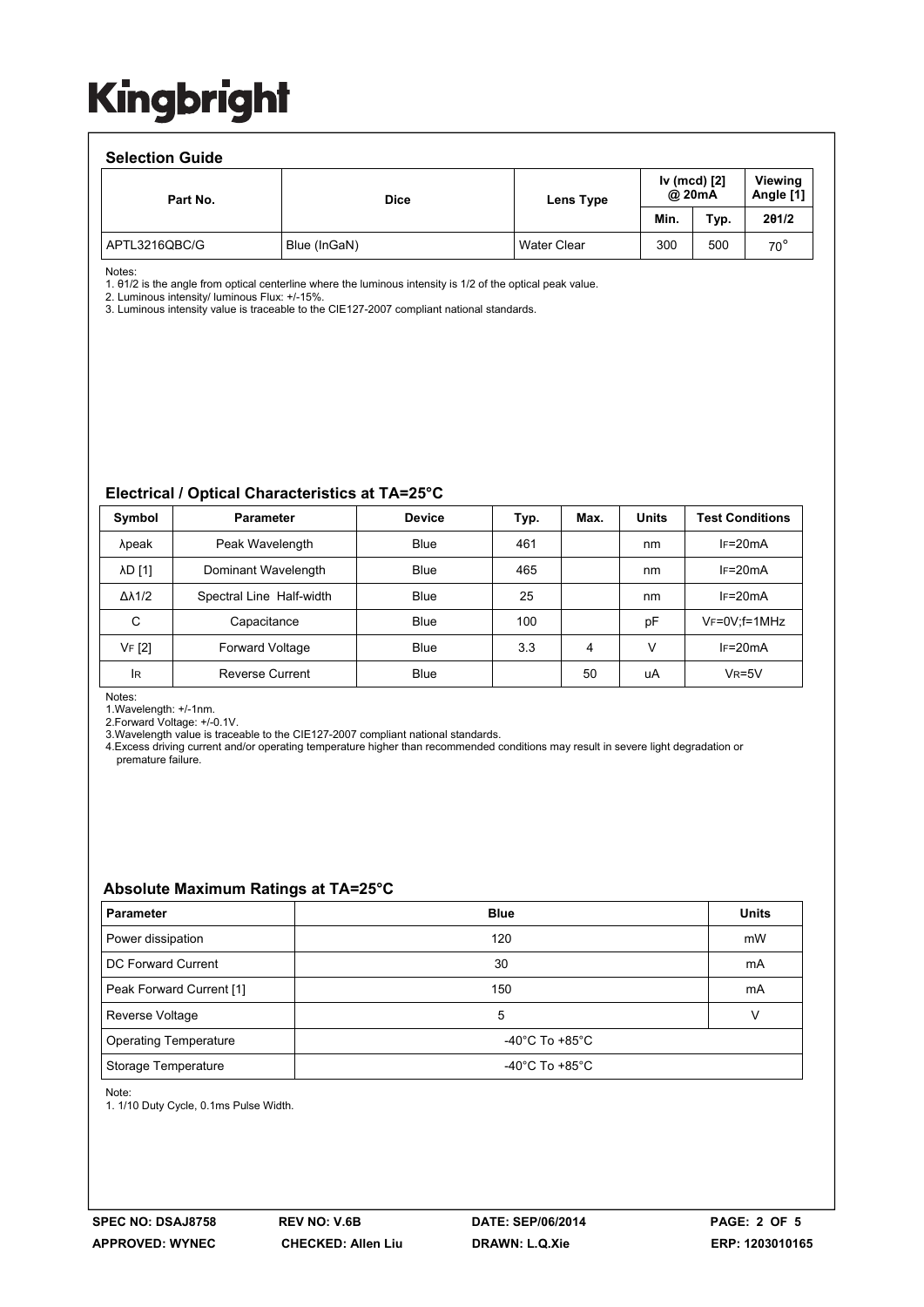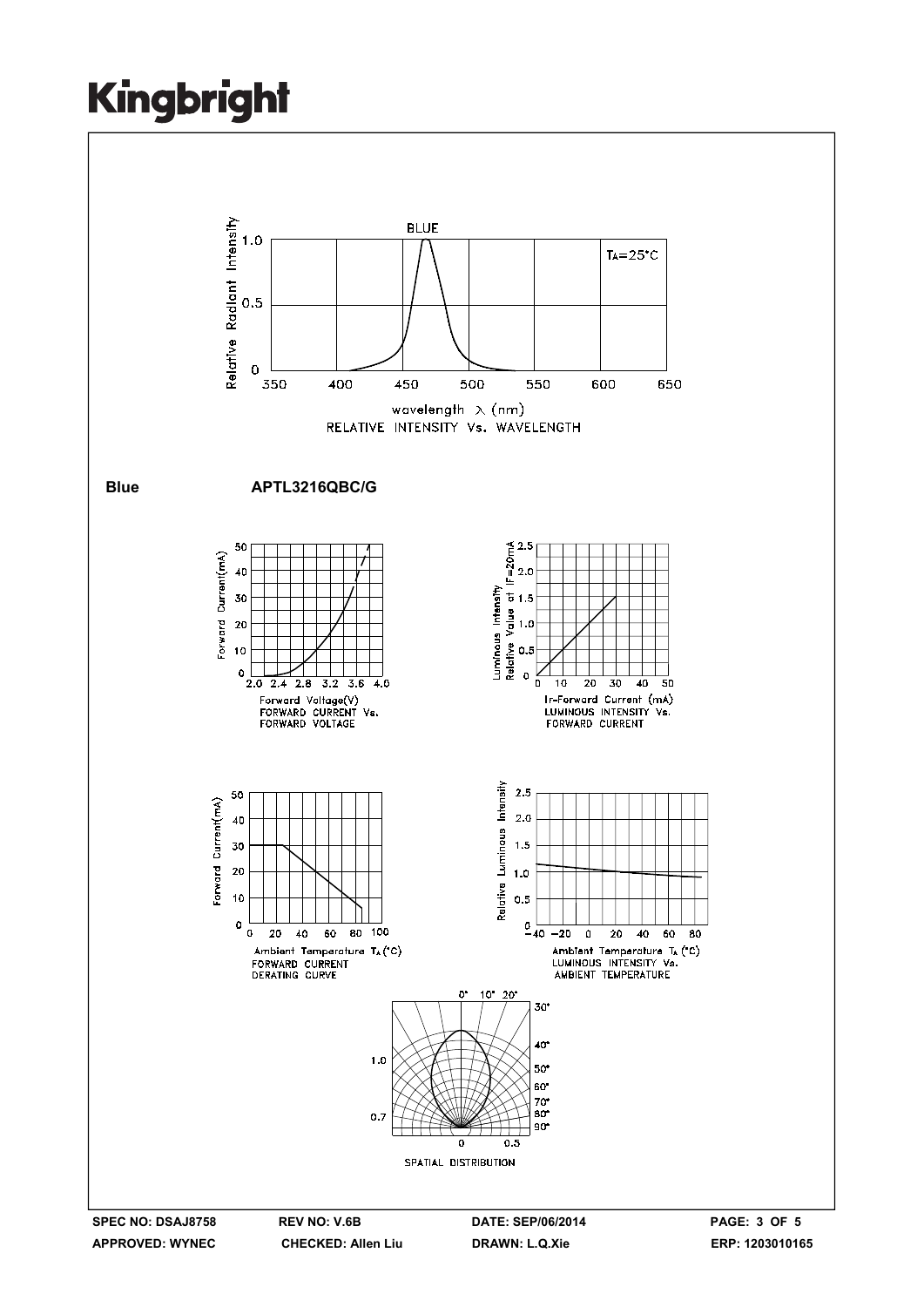### **APTL3216QBC/G**

**Reflow soldering is recommended and the soldering profile is shown below. Other soldering methods are not recommended as they might cause damage to the product.**